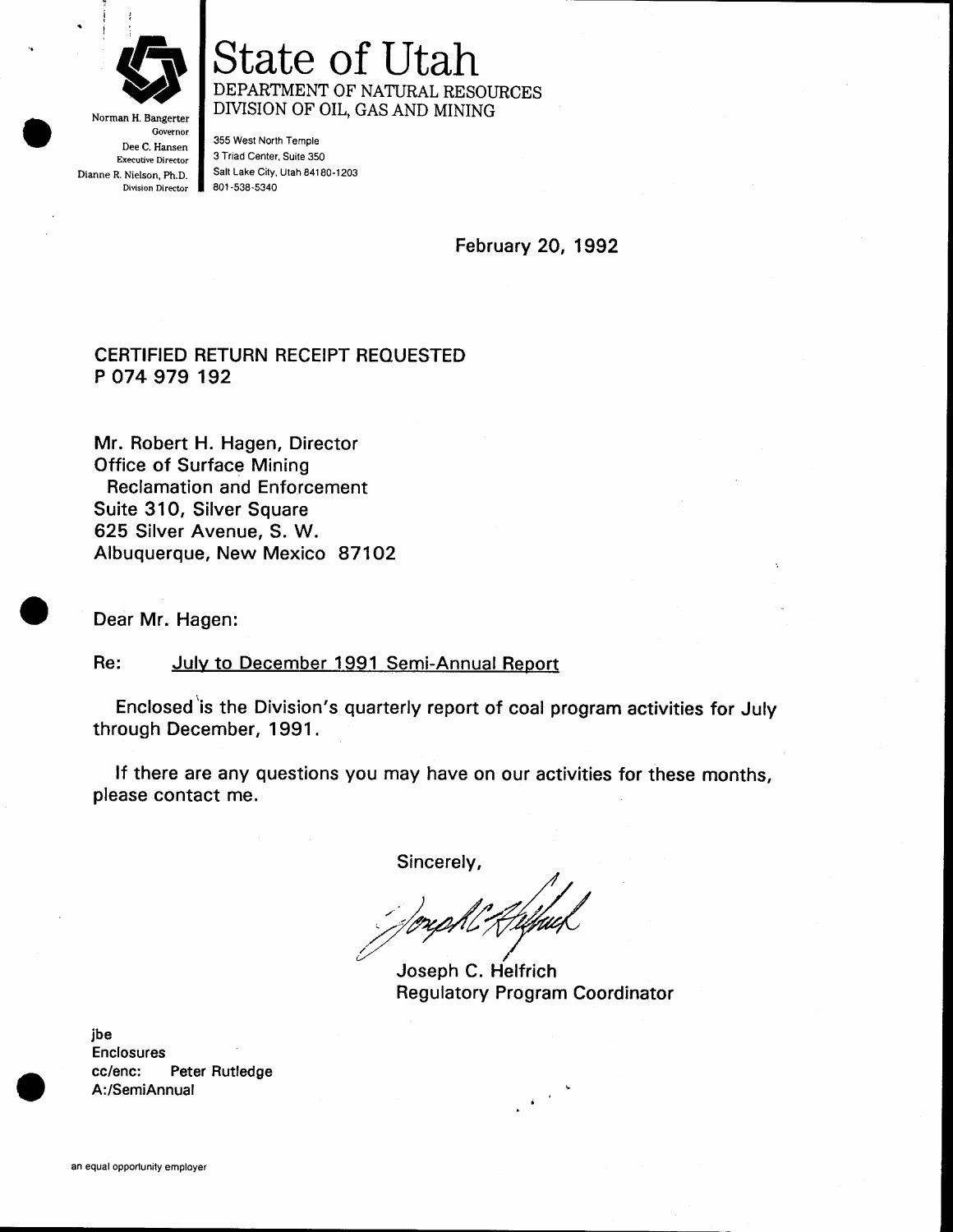

| Name | o<br>H<br>State<br>Utah                                                                                                                              |                        |                            |                                    |                          |                                                    |
|------|------------------------------------------------------------------------------------------------------------------------------------------------------|------------------------|----------------------------|------------------------------------|--------------------------|----------------------------------------------------|
|      | Enter<br>Numbers<br><b>DESCRIPTION</b><br>Įor<br>OF ACTUITTY<br>Activity in Column)                                                                  |                        |                            |                                    |                          |                                                    |
|      | Permanent<br>mezpoza<br>(bage 1)                                                                                                                     | TOTAL<br><b>NUMBER</b> | #(1)<br>FEDERAL<br>LAND !" | FEDERAL<br>LAND 2*<br>₩<br>-NON NO | Issued Only)<br>OF ACRES | additional sheets<br><b>COMMENTS</b><br>necessary) |
| ۶.   | Application<br>Permitting Activity (Provide Name<br>Mining:"<br>$\ddot{\phantom{a}}$<br>ğ,                                                           |                        |                            |                                    |                          |                                                    |
|      | $\tilde{e}$<br>Applications<br>Received                                                                                                              | ե                      | ļ∞                         | խ                                  |                          |                                                    |
|      | $\widehat{\mathbf{e}}$<br>Permits<br><b>Lasued</b>                                                                                                   | N                      |                            |                                    |                          | ÷                                                  |
|      | $\widehat{6}$<br><b>Amendments</b><br>Received                                                                                                       | မြို့                  | 34                         |                                    |                          | ဒ္ဓိရေ<br>Addendum A                               |
|      | $\widehat{e}$<br>Permit<br>Amendments<br>Issued                                                                                                      | یہ<br>سا               | ج<br>6                     |                                    |                          | See<br>Addendum A                                  |
|      | ٧.<br>نغ.<br>ب<br>Exploration:<br>Applications<br>Received.                                                                                          |                        |                            |                                    |                          |                                                    |
|      | $\widehat{\mathbf{e}}$<br>Permits<br>Issued<br>$\ddot{\cdot}$<br><br>٠<br>٠<br>$\bullet$<br>٠<br>$\ddot{\cdot}$                                      | ω                      |                            |                                    |                          |                                                    |
|      | <u>ب</u><br>•<br>Regulated<br>ë<br>No.<br>of Active Mines<br>Facilities:"                                                                            |                        |                            |                                    |                          |                                                    |
|      | current<br>Ξ<br>surface<br>Mining Activity)                                                                                                          |                        |                            |                                    |                          | See<br><u>Addendum B</u>                           |
|      | ਰੁ<br>No.<br>$\tilde{\bm{c}}$<br><u>ር</u><br>Underground<br>Mines Under Reclamation Only                                                             | ရှိချိုချိ             | Ë                          |                                    |                          | <u>See</u><br><u>Addendum B</u>                    |
|      | قع<br>۳<br>Underground<br><b>Surface</b>                                                                                                             | ᄫ<br>0                 |                            | ∣∞∣∘                               |                          |                                                    |
|      | 4.<br>Approved Applications to<br>စ်ဖွ<br>Other<br>No. of<br>(Explain Under<br>Processing Facilities<br>Conduct<br>Comments)<br>- - - - -<br>- - - - | O                      | $\sigma$  u u o            | ่∾<br>∣ం                           |                          | See Addendum B                                     |
|      | Experimental<br>Practices.                                                                                                                           | lо                     | ∣∘                         | ∣∘                                 |                          |                                                    |

## STATE SEMI-ANNUAL REPORT

December 31, 1991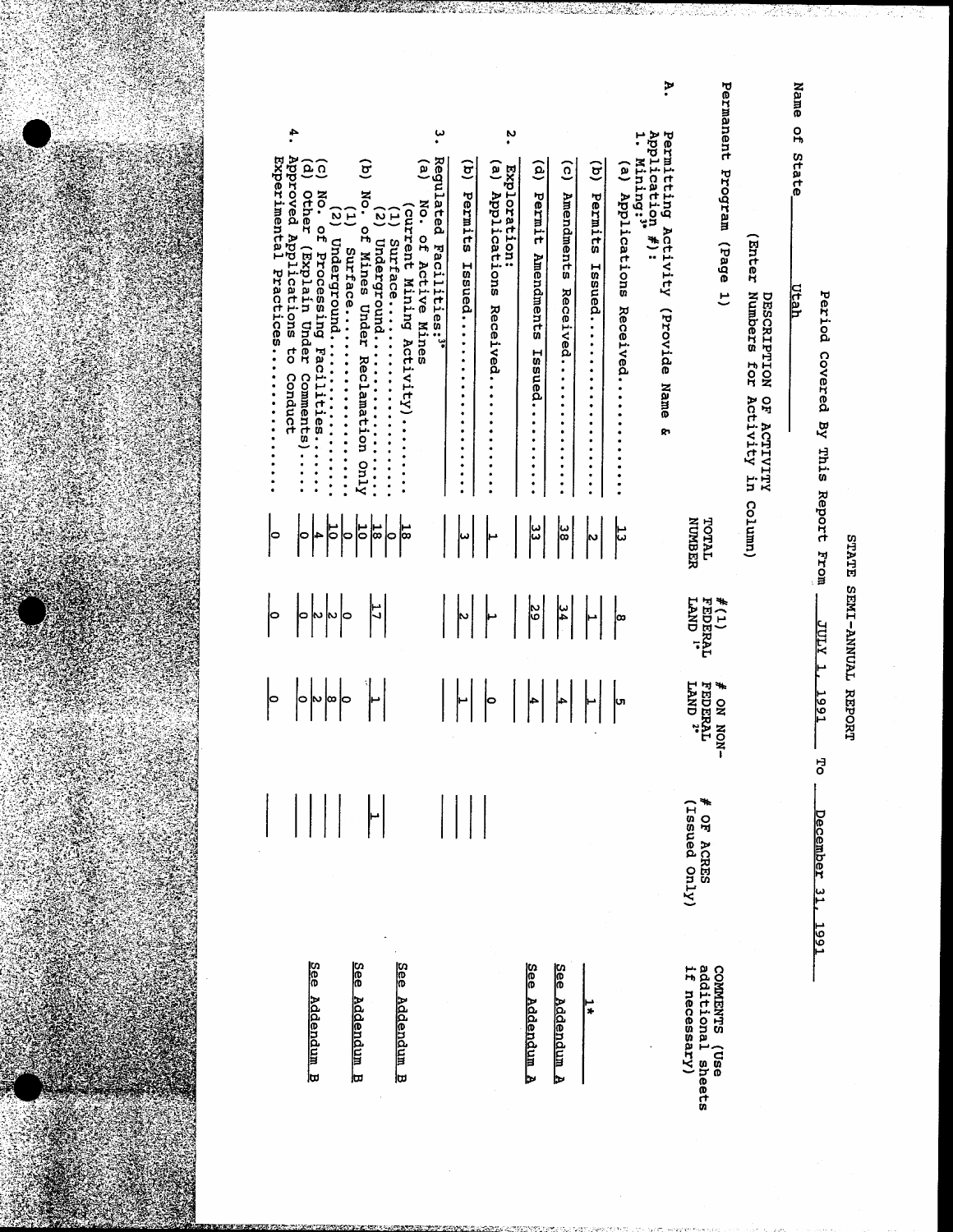

 $\ddot{\Omega}$ ë 4.  $\ddot{\cdot}$  $\ddot{\phantom{0}}$ complaints:" ۲ Inspection Actions:" ូ<br>• ۲. Enforcement Action Taken (NOV/CO Inspections Conducted........... Explain in Comments)............ Bonds:<br>(a) New Acres Bonded By Permit Number..  $\widehat{c}\widehat{\sigma}$ (d) Acres Forfeited By Permit Number... Total Acres Bonded to Date........<br>Acres Released By Permit Number: (2) Planting - Phase II......... TOTAL<br>NUMBER  $rac{62}{114}$  $\overline{\phantom{a}}$  $\sim$  $\Big|$   $\circ$ سا |س **APPLI/<br>PERMIT<br>PERMIT**  $\sim$  $rac{37}{64}$  $\bigg|\circ\bigg|\circ\bigg| \cup$  $\begin{array}{c|c} \n\hline\n\end{array}$  $\begin{array}{c|c} \hline \circ & \circ \\ \hline \end{array}$  $\frac{25}{9}$ # OF ACRES<br>(Issued Only)

See Addendum C

COMMENTS (use<br>additional sheets<br>if necessary)

 $\begin{array}{l} \#(1) \\ \texttt{FEDERAL} \\ \texttt{LAND!} \end{array}$ 

# ON NON-<br>FEDERAL<br>LAND<sup>2</sup>

Permanent Program (Page 2)